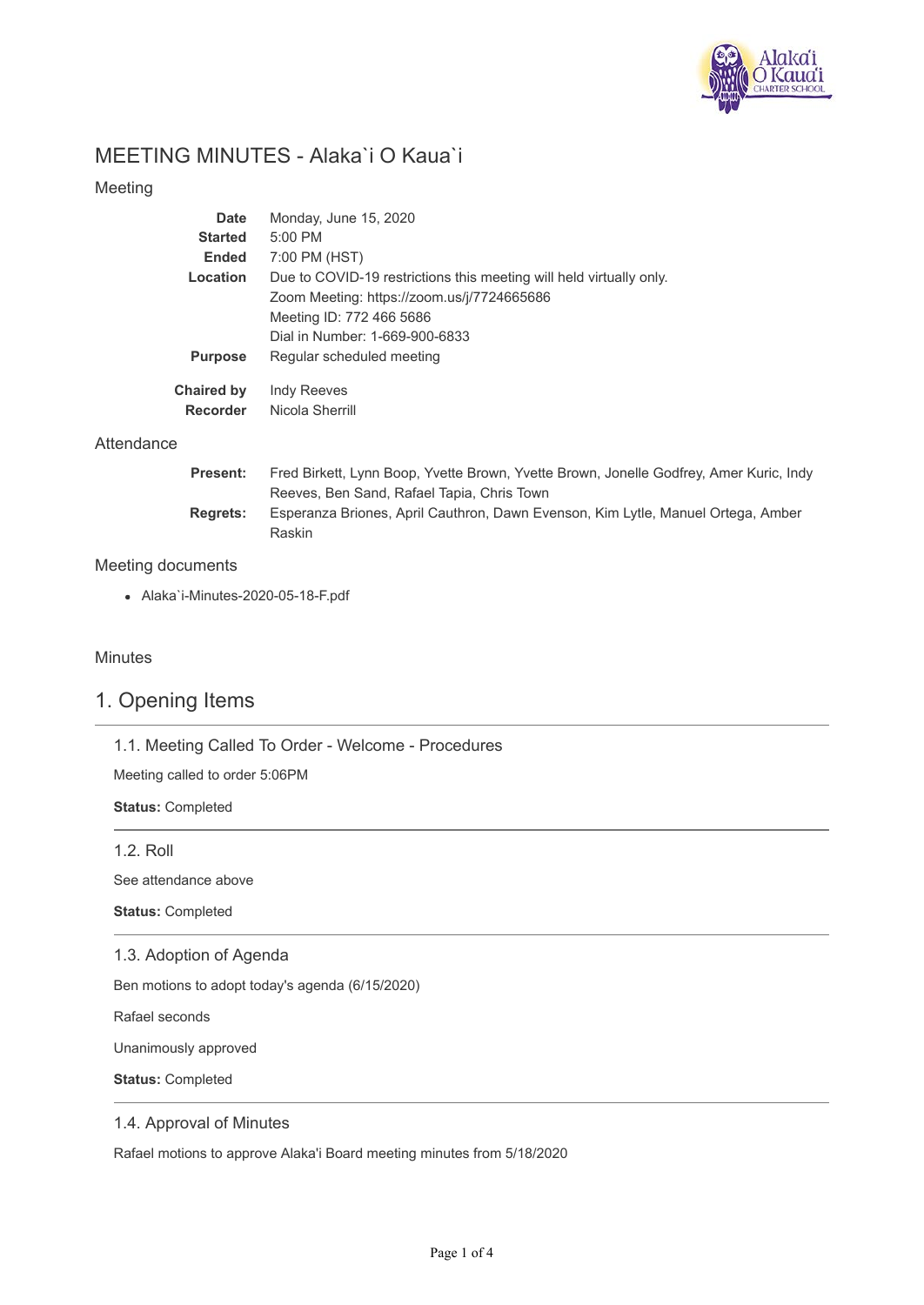

Nicola Seconds

Unanimously approved

**Status:** Completed

Alaka`i-Minutes-2020-05-18-F.pdf

## 2. Comments From Guests

#### 2.1. Comments

comments from guest PJ Foehr, Alaka'i new liaison to the Charter Commission

**Status:** Completed

## 3. Administrative Reports

#### 3.1. School Director Report

- Education/Curriculum
- Facilities
- Enrollment
- Fundraising / PTO
- Personnel

Fred provides Directors Report on director transition, teacher offer letters and facilities.

See Attachment

**Status:** Completed

• School Director Report 6.15.2020.docx

#### 3.2. Service Provider Report

See Attached Report

**Status:** Completed

2020 May Alaka'i O Kaua'i Service Provider Report.pdf

#### 3.3. Financial Report

Yvette provides financial report.

See Document attached.

**Status:** Completed

#### 3.4. Board Committee Reports

- Chair Report
- Treasurer Report
- Transportation Report
- Outreach/Media Report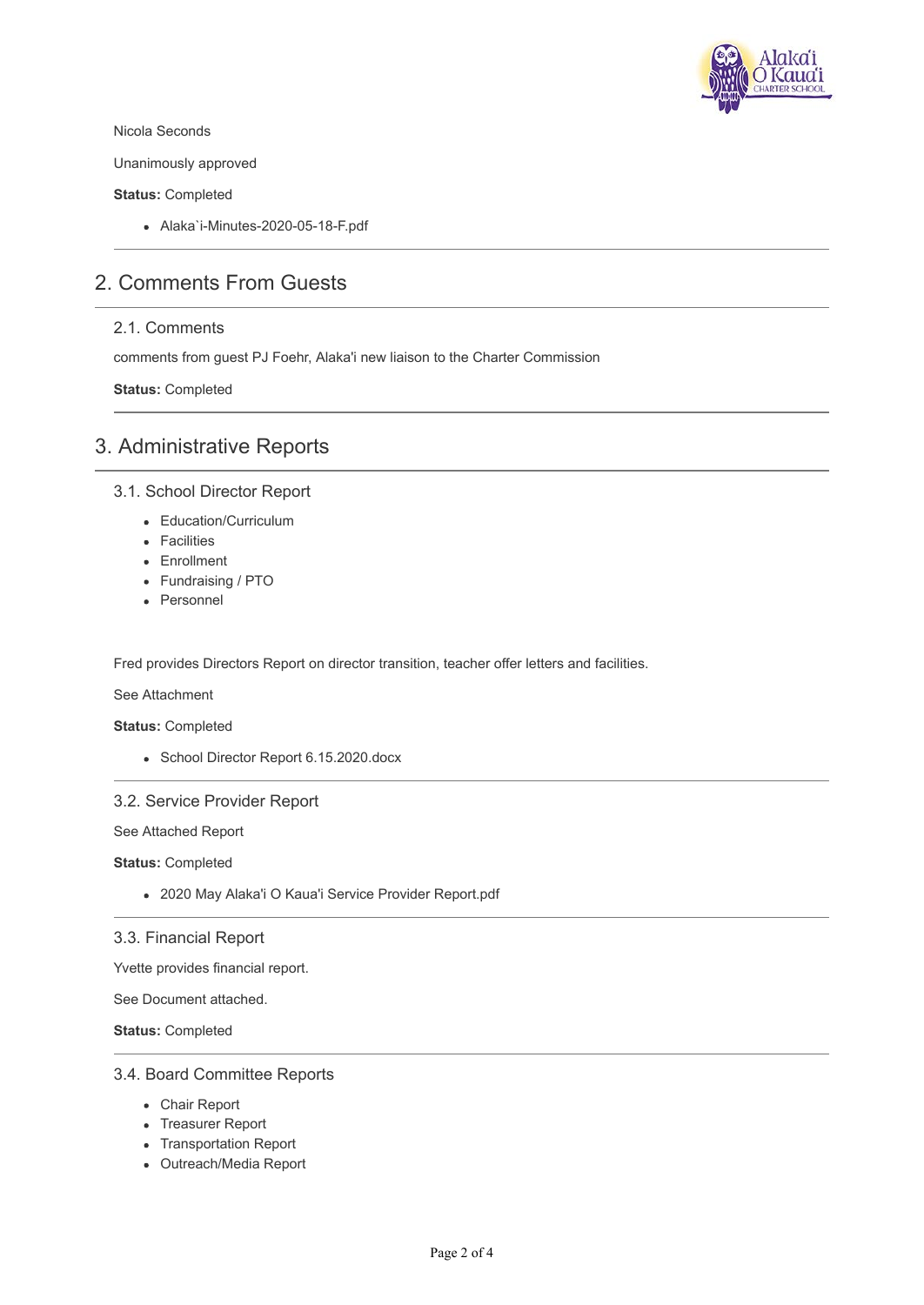

Indy delivers Chair report regarding Charter Commission updates, Charter school legislation and Hawaii charter school network.

#### **Transportation**

Indy provides update on bussing, contract with AG

**Treasurer** 

Ben provides a treasurer's report detailing work on Fiscal policy, year end cash on hand and start on 2020-21 Budget.

**Facilities** 

Rafael provided report on facilities walk through with John and DJ

**Status:** Completed

#### 4. Action Items

4.1. Consider Board Calendar 2020-2021

Nicola makes a motion to approve Alaka'i O Kaua'i board meeting calendar for 2020 - 2021

Chris Second

Unanimously Approved

**Status:** Completed

Alaka`i O Kaua`i 2020 - 2021 Board Calendar\_DRAFT.pdf

4.2. Ratify Bussing contract

*Tabled* Not complete, with AG for review

**Status:** Deferred until 7/20/2020

#### 4.3. Consider Fiscal Policy

*Tabled* Not complete, with AG for review

**Status:** Deferred until 7/20/2020

4.4. Consider/Approve 2020-2021 School Year Budget

*Tabled* - waiting for per pupil allocation form DOE

**Status:** Deferred until 7/20/2020

## 5. Closing Items

#### 5.1. Next Meeting Date

Next Meeting Date 7/20/2020

Zoom 5PM

**Status:** Completed